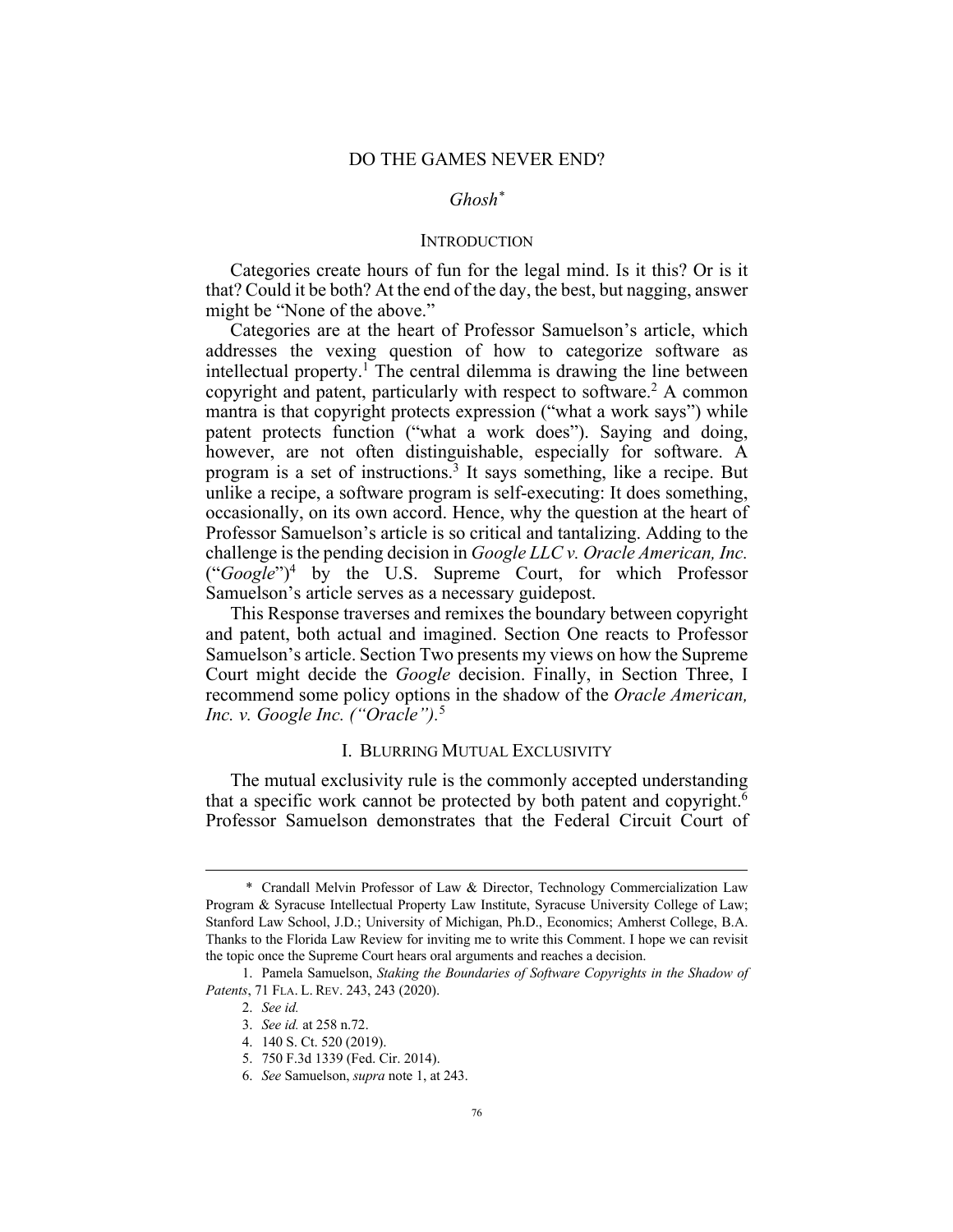Appeals in its *Google* and *Oracle* decisions has eviscerated this rule.7 By ruling that Application Programming Interfaces ("API"), $\delta$  or "software interfaces,"9 are copyright protected, the Federal Circuit ignored the boundary between patent and copyright set forth in Section 102(b) of the Copyright Act of 1976 and defined in the Supreme Court 1879 precedent, *Baker v. Selden*. <sup>10</sup> Professor Samuelson's article presents five ways that jurists and scholars have refined the boundary between patent and copyright.11 A layering approach breaks down a work into various components—or layers—which are accorded either copyright or patent protection depending on whether the layer is expressive or functional.<sup>12</sup> A categorical approach excludes methods, systems, processes, ideas, and the other items in Section 102(b) of the Copyright Act from protection.<sup>13</sup> A third approach is to accord mixed expressive and functional works thin copyright protection.14 Judicious application of the merger doctrine is a fourth approach to denying copyright protection to works whose unprotected elements and protected elements are inseparable.<sup>15</sup> Finally, following on the analysis in *Baker* as interpreted by scholars like Professor Wendy Gordon, copyright protection is denied to the useful application of works, separate from the explanatory expression in the work.16 Each of these approaches is more nuanced and consistent with established law than the Federal Circuit's approach which simply allows overlapping patent and copyright protection. These approaches, Professor Samuelson suggests, offer bases for how the Supreme Court might correct the Federal Circuit's error.<sup>17</sup>

Some background is useful to understand how the mutual exclusivity rule has become blurred by the Federal Circuit.<sup>18</sup> At the industry level,

<sup>7.</sup> *See id.* (describing the "CAFC's *Oracle* decision [as] deeply flawed").

<sup>8.</sup> Defined in the district court as "a set of pre-written programs to carry out various commands, such as printing something on the screen or retrieving the cosine of an angle." *Oracle*, 872 F. Supp. 2d 974, 977 (N.D. Cal. 2012), *rev'd*, 750 F.3d 1339 (Fed. Cir. 2014).

<sup>9.</sup> The certiorari petition and the grant use the term "software interface" rather than "application programming interface." Software interfaces are "lines of computer code that allow developers to operate prewritten libraries of code used to perform particular tasks." Petition for Writ of Certiorari at 2, Google LLC v. Oracle Am., Inc. 140 S. Ct. 520 (2019), (No. 18-956).

<sup>10.</sup> Baker v. Selden, 101 U.S. 99, 105 (1880).

<sup>11.</sup> *See* Samuelson, *supra* note 1, at 267–81.

<sup>12.</sup> *Id.* at 268.

<sup>13.</sup> *Id.* at 270.

<sup>14.</sup> *Id.* at 274.

<sup>15.</sup> *Id.* at 276.

<sup>16.</sup> *Id.* at 278; *see also* Wendy J. Gordon, *How* Oracle *Erred: The Use/Explanation Distinction and the Future of Computer Copyright*, *in* COPYRIGHT LAW IN AN AGE OF LIMITATIONS AND EXCEPTIONS 319, 339 (Ruth Okediji ed., 2017).

<sup>17.</sup> *See* Samuelson, *supra* note 1, at 281–82.

<sup>18.</sup> Oracle Am., Inc. v. Google Inc., 750 F.3d 1339 (Fed. Cir. 2014), *cert. denied*, 135 S. Ct. 2887 (2015).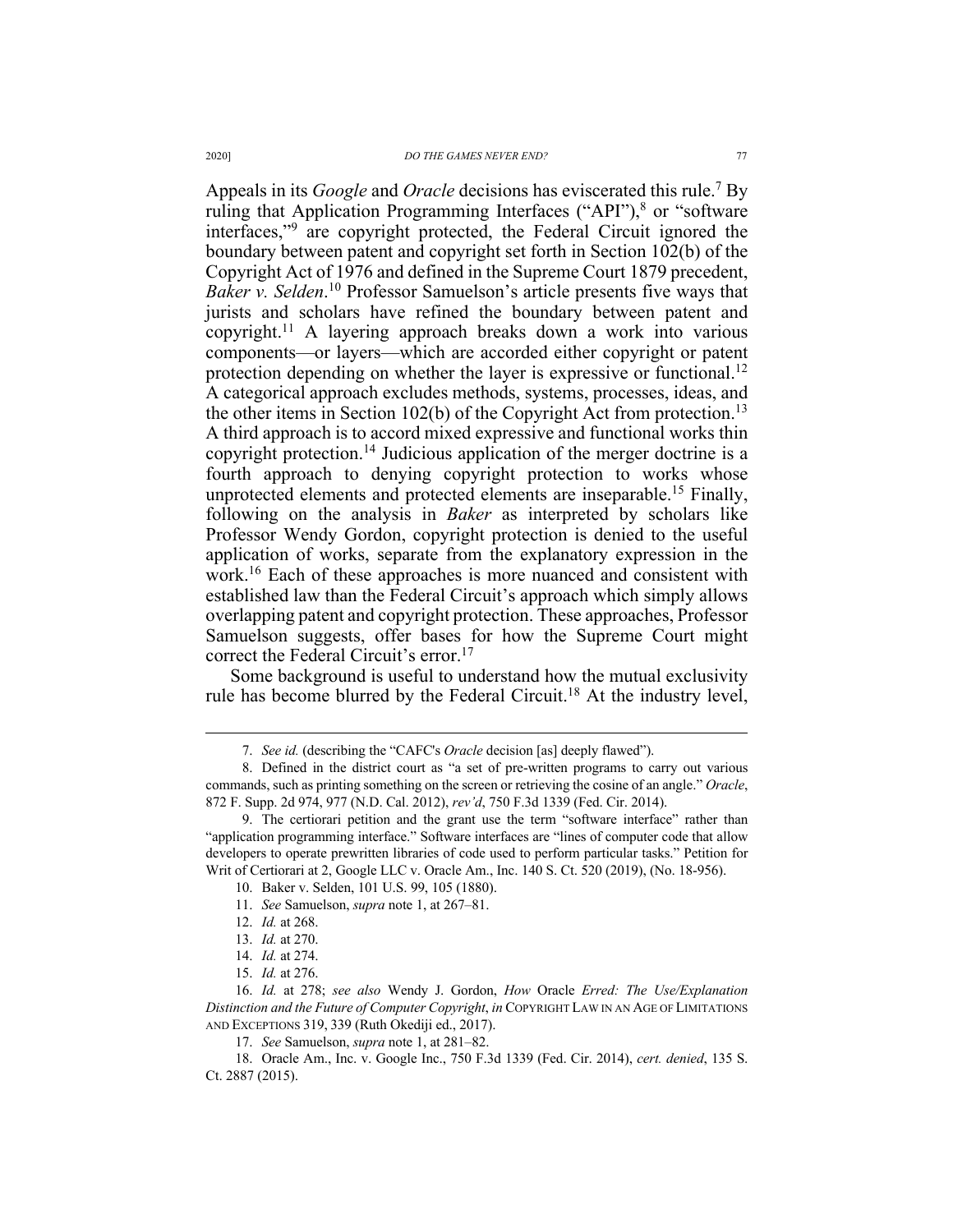patents and copyrights do overlap to the extent that industry players may use both patent and copyright protection for their various works.<sup>19</sup> The software industry is evidence of this overlap—as is the film industry and the book publishing industry. This means that players within an industry often create both utilitarian and aesthetic works, turning respectively to patents and copyrights for protection. There are of course some industries that may be exclusively patent-based or copyright-based. Pharmaceuticals illustrate the exclusive use of patents; the fine arts illustrate the exclusive use of copyright. However, it is fair to say that both patents and copyrights are pursued by a wide number of industries.

The problem is extending this overlap at the industry level to the intellectual property strategies of particular firms as applied to particular works. Under the mutual exclusivity rule, a work can be protected by either patent or copyright.<sup>20</sup> While a work may have many components, the work understood in terms of its separable parts might fall into either the patent or copyright box. The mistake that the Federal Circuit made is to project the overlap between the patent and copyright to the level of the work. In other words, the Federal Circuit's logic is that since *Oracle*'s software interfaces were not protected by patent, then they must be protected by copyright.<sup>21</sup> The industry has both patent and copyright protection, and therefore the work in the industry must have potential overlap as well.

This logic is faulty to say the least. At the heart of the logic is the problem of excluded middles. A work may be protected by patent, protected by copyright, or *protected by neither.* Professor Samuelson points to this possibility in her discussion of trade secret protection for software.<sup>22</sup> While trade secret is a possible form of protection for software, some early cases dismissed trade secret protection because the code is disclosed upon dissemination of the software product.<sup>23</sup> More recent cases suggest that nondisclosure agreements and technological protection measures make software trade secrets feasible.<sup>24</sup> The point is

<sup>19.</sup> For a discussion of overlapping intellectual property regimes generally, *see* SHUBHA GHOSH & IRENE CALBOLI, EXHAUSTING INTELLECTUAL PROPERTY RIGHTS: A COMPARATIVE LAW AND POLICY ANALYSIS 137-38 (2018) (discussing overlapping regimes in general before proceeding to focus on the negative implications for the exhaustion doctrine).

<sup>20.</sup> *See supra* note 6 and accompanying text.

<sup>21.</sup> *See Oracle*, 750 F.3d at 1381.

<sup>22.</sup> *See* Samuelson, *supra* note 1, at 253 (discussing limits of trade secret protection with citation to Videotronics, Inc. v. Bend Elecs., 564 F. Supp. 1471, 1475–78 (D. Nev. 1983)).

<sup>23.</sup> *See id.*

<sup>24.</sup> *See, e.g*., Broker Genius, Inc. v. Zalta, 280 F. Supp. 3d 495, 503 (S.D.N.Y. 2017); Airwatch LLC v. Mobile Iron, Inc., No. 1:12-cv-3571-JEC, 2013 WL 4757491, at \*4 (N.D. Ga. Sept. 4, 2013). The plaintiff in the famous software copyright case, *Computer Associates v. Altai*, raised a trade secret claim, but it was dismissed for falling outside the statute of limitations under applicable Texas law. *See* 126 F.3d 365, 367 (2d Cir. 1997), *cert. denied*, 523 U.S. 1106 (1998).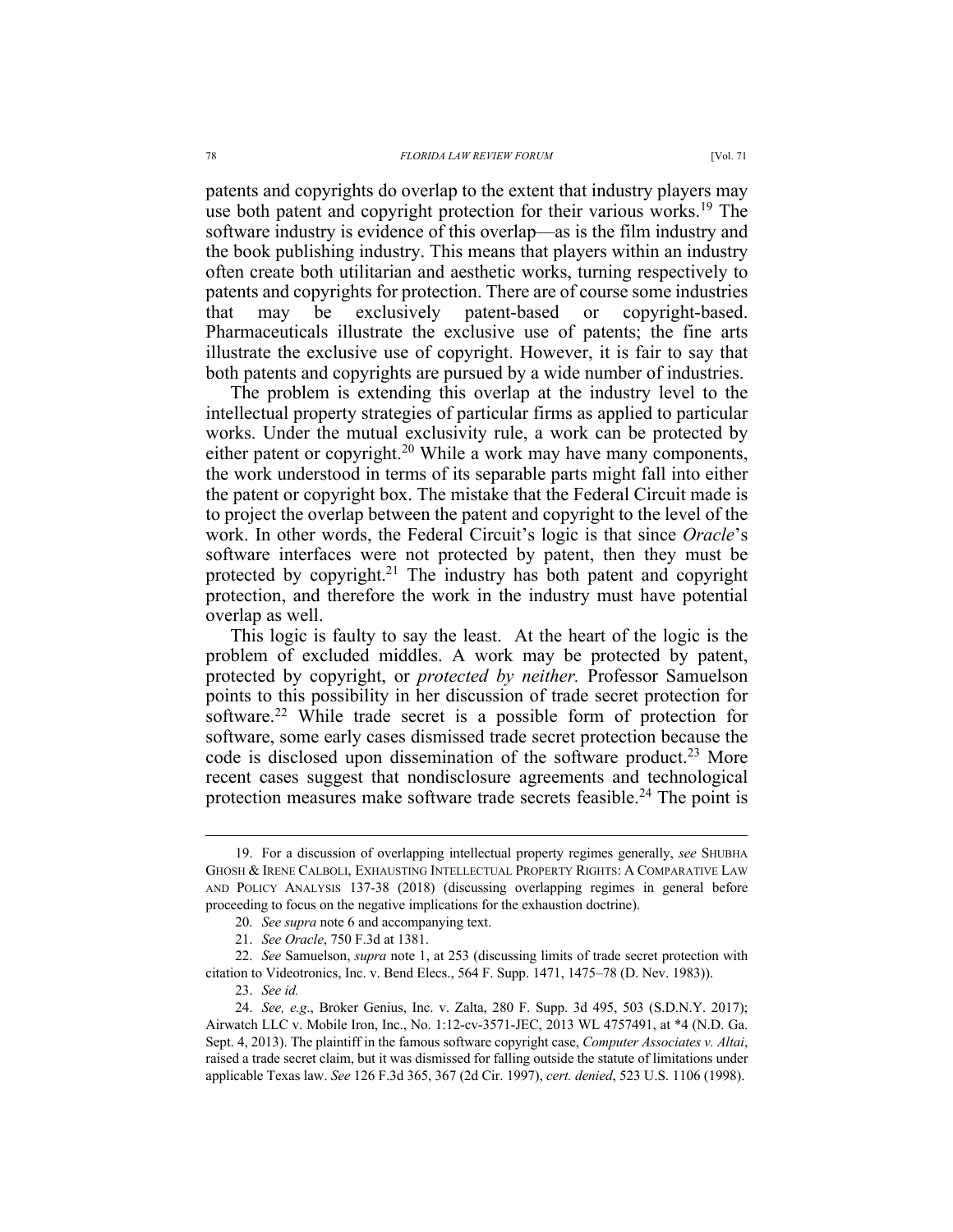that mutual exclusivity is a rule of one form of protection, not a rule of either copyright or patent. More forcefully, the mutual exclusivity rule allows for one form of protection *or none*. Aspects of software might fail copyright protection for being functional and also fail patent or trade secret protection for failure to meet one of the requirements.

By finding copyright protection for software interfaces, the Federal Circuit ignores the possibility of no intellectual property protection at all. Perhaps no party, not even Google, would have the incentive to make the case for *res nullius*. Furthermore, the Federal Circuit sees, as its mandate, the protection of patents and related intellectual property rights. But as a matter of logic and policy, no protection is a possible, and correct, result.

In conclusion, let me also point out that industry overlap with respect to patent and copyright does not necessarily imply overlap at the level of the firm. In a preliminary study of design protection, I found that none of the top owners of design patents in the United States were also top owners of registered copyrights in design.25 That 2017 study concluded: "The fact that companies with design patents do not seem to be filing copyright registrations suggest that firms do engage to some extent in the selection of regimes."26 In other words, even with overlap (and there is extensive overlap in subject matter between design patent and copyright), firms seem to, in practice, select between the two regimes.<sup>27</sup> I offer several explanations for this observation, such as the specialization of intellectual property counsel, the nature of the works, and differences in infringement and other doctrines.28 Implicit election occurs among firms in pursuit of design protection, including firms that might eschew intellectual property rights altogether.<sup>29</sup> These findings might not be restricted to the world of design. Although further study of the choice by firms of utility patent and copyright protection is warranted, election of regimes might be occurring. Overlap in subject matter might be masking other doctrinal and practical differences (such as costs) that might make companies choose among intellectual property regimes. This observation is important for the policy discussion of election through disclaimer in Section Three. It is also relevant background in predictions about how the Supreme Court might decide the *Google* case, the subject of the next section.

## II. WHAT MIGHT THE SUPREME COURT WROUGHT?

The Supreme Court may correct the Federal Circuit and clarify the boundary between copyright and patent. Unfortunately, the Supreme

<sup>25.</sup> *See* SHUBHA GHOSH, INST. FOR INTELLECTUAL PROP., DESIGN PROTECTION LAW AND POLICY: A COMPARATIVE PERSPECTIVE JAPAN AND US 30 (2018).

<sup>26.</sup> *Id.* at 30–31.

<sup>27.</sup> *Id.* at 30.

<sup>28.</sup> *Id.* at 30–31.

<sup>29.</sup> *See id.* at 47.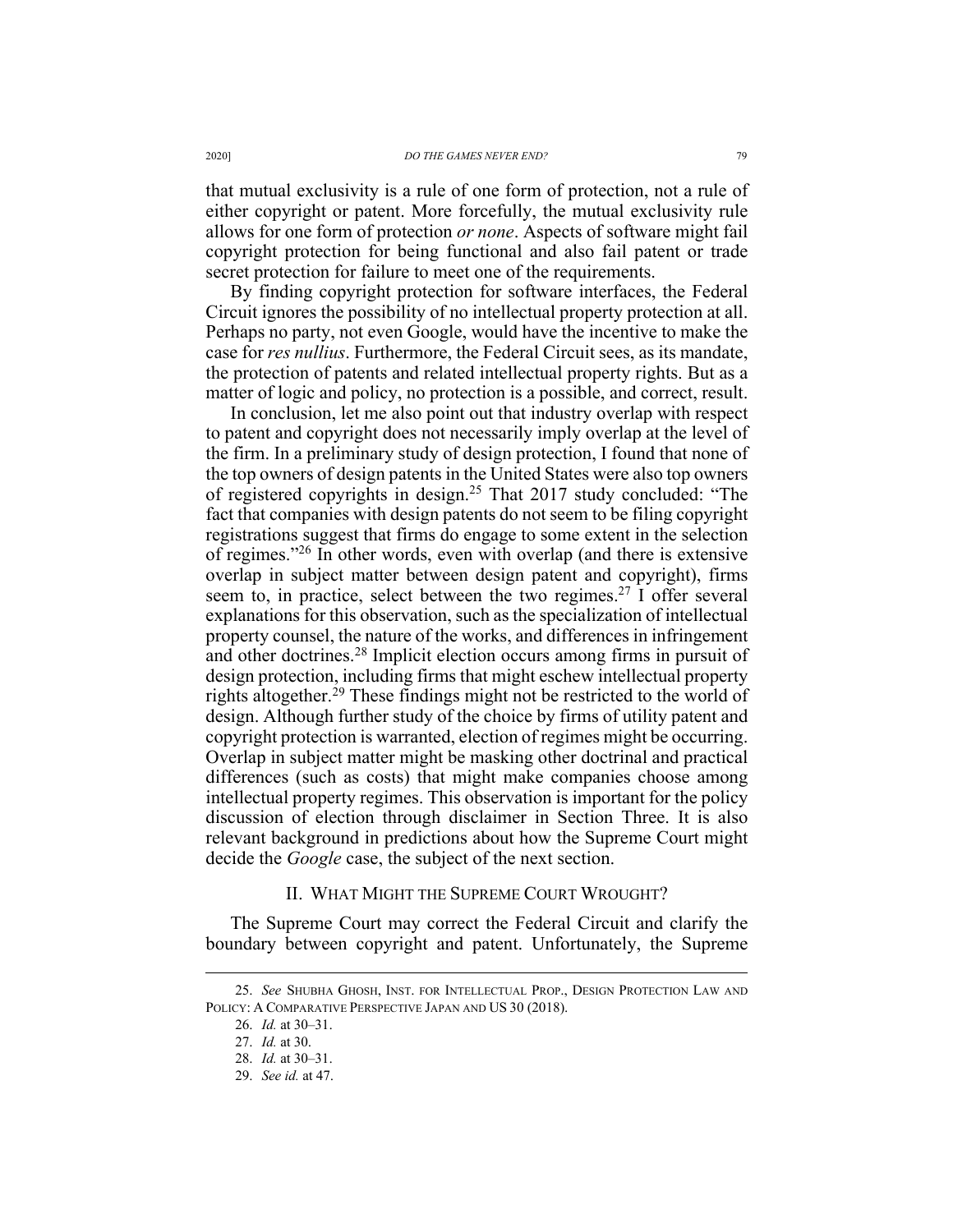Court postponed its scheduled March 24 argument in the Google appeal, and we need to wait for the usual hints of the final judgment. This delay is particularly frustrating as the Court came very close to establishing precedent on the copyright-patent bounder § 17 U.S.C. 102(b) in the

*Lotus Development Corp. v. Borland International, Inc.*<sup>30</sup> decision of 1996. That decision was four to four, affirming the First Circuit Court of Appeals opinion ruling against copyright for menu command hierarchies under  $\S$  102(b).<sup>31</sup> The divided Supreme Court failed to establish an answer to the question of functionality limits on copyright. Perhaps the current Supreme Court can establish precedent beyond its 1879 ruling in *Baker*.

Of course, the Supreme Court might evade the issue of  $\S$  102(b) altogether, as the second question in the grant of certiorari is about the fair use ruling against Google.<sup>32</sup> Although the technical analysis of fair use may be complicated here, the Court can rule on procedural grounds that the Federal Circuit should have been more deferential to the jury finding of fair use. If the Supreme Court cannot find consensus on the question of copyright subject matter, this procedural approach might offer a unanimous basis for a decision.

Weighing against such path is the insistence of the Supreme Court for nearly a decade to rule on the question of patentable subject matter. A ruling on copyright subject matter might follow from this trend. Whether the Court can identify a clear rule distinguishing copyright subject matter from patent subject matter would be the compelling question. Following the analysis of the First Circuit in *Lotus Development*, <sup>33</sup> the Supreme Court could rule that the software interfaces at issue is uncopyrightable because it fits into one of the categories under § 102(b), perhaps a method of operation, a process, or system. This ruling would be narrow, as applying only to software interfaces, and therefore not satisfying for those

<sup>30.</sup> 49 F.3d 807 (1st Cir. 1995), *aff'd by an equally divided Court*, 516 U.S. 233 (1996).

<sup>31.</sup> Lotus Dev. Corp. v. Borland Int'l, Inc., 516 U.S. 233, 233 (1996).

<sup>32.</sup> *See* Oracle Am., Inc. v. Google LLC, 886 F.3d 1179, 1186 (Fed. Cir. 2018) (reversing jury finding of fair use). The Federal Circuit not only reversed a jury finding but also based its finding largely on the commercial nature of Google's use. *See id.* at 1210. This emphasis on a single fair use factor conflicts with the Supreme Court's ruling in *Campbell v. Acuff-Rose Music, Inc.*, 510 U.S. 569, 572 (1994) (holding that nature of use is just one factor in a multifactor fair use analysis). Furthermore, if Google's use was functional, then very likely its use would be fair. *See, e.g*., Sony Computer Entm't, Inc. v. Connectix Corp., 203 F.3d 596, 599 (9th Cir. 2000) (finding reverse engineering involving intermediate copying fair use); Authors Guild, Inc. v. Google, Inc., 804 F.3d 202, 207 (2d Cir. 2015), *cert. denied*, 136 S. Ct. 1658 (2016) (finding copying for the purpose of search function fair use). For a detailed discussion of the relationship between fair use and functionality, *see* Jacob Victor, *Utility-Expanding Fair Use*, 105 MINN. L. REV. (forthcoming 2021) (presenting a valuable discussion of how fair use has served the purpose of expanding valuable functional uses but at the same time suggesting that compulsory licensing may be the more appropriate mechanism to protect such uses).

<sup>33.</sup> *See Lotus*, 49 F.3d at 815.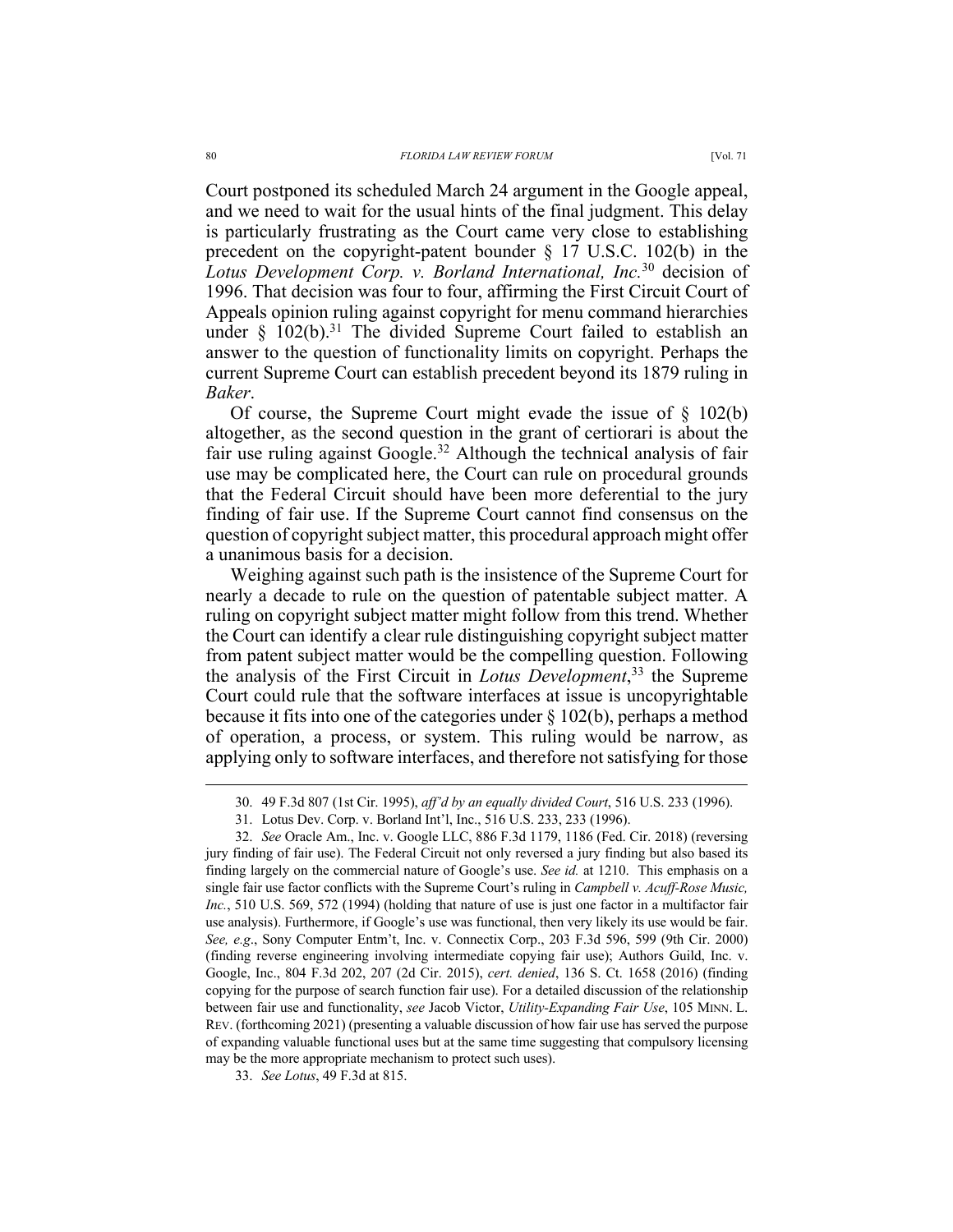who want a broader holding, as in *Baker*. On the other hand, such a ruling could set the stage for future rulings on the copyrightability of other components of software. Just as the 2010 *Bilski v. Kappos*<sup>34</sup> decision about business methods was an invitation for three other patentable subject matter decisions (*Mayo Collaborative Services v. Prometheus Laboratories, Inc.*, <sup>35</sup> *Association for Molecular Pathology v. Myriad Genetics, Inc*., <sup>36</sup> and *Alice Corp. v. CLS Bank International*37), so the Google decision might open up a line of cases on software copyright.

The Court might adopt a broader approach, looking beyond software interfaces, to develop a test for copyrightability of software more broadly. This broader approach would parallel what the Court did with respect to determining when a process is patentable in the *Alice* decision.38 But the critical reaction to the inscrutable two-part test of *Alice* may bespeak caution for the Court in going too far beyond the facts of *Oracle*. While the Court has expressed doubts about the monopolistic effects of intellectual property rights, $39$  it has also been cautious through deference to Congress and the legislative balance in statutory rights, like copyright.40 Because of this internal tension over intellectual property rights as industry overreach and rights as Congressional grants, the Court's final decision might either adopt a strong policy tone to limit software copyright or follow a literal application of the statute in identifying what Congress actually legislated about software copyright. We have seen both approaches in the area of intellectual property, but Congressional deference has been the road most often taken with respect to copyright.

This prognosis suggests that the *Google* decision will just prolong the debate so artfully described by Professor Samuelson. Consequently, I end this Response by making some policy suggestions, more of an aspiration than a proposal given the realities of legislative politics, on how to draw the boundary between patent and copyright.

## III. POLICY ASPIRATIONS

Three reforms are worth considering both for guiding policy

39. *See, e.g.*, *Bilski*, 561 U.S. at 606 ("[P]atent law faces a great challenge in striking the balance between protecting inventors and not grant monopolies. . . .").

<sup>34.</sup> 561 U.S. 593 (2010).

<sup>35.</sup> 566 U.S. 66 (2012).

<sup>36.</sup> 569 U.S. 576 (2013).

<sup>37.</sup> 573 U.S. 208 (2014).

<sup>38.</sup> *See id*. at 217–18 (describing the two-part test for determining when a process is patentable).

<sup>40.</sup> *See, e.g.*, Eldred v. Ashcroft, 537 U.S. 186, 194 (2003) ("Congress acted within its authority and did not transgress constitutional limitations); Star Athletica, LLC v. Varsity Brands, Inc., 137 S. Ct. 1002, 1015 (2017).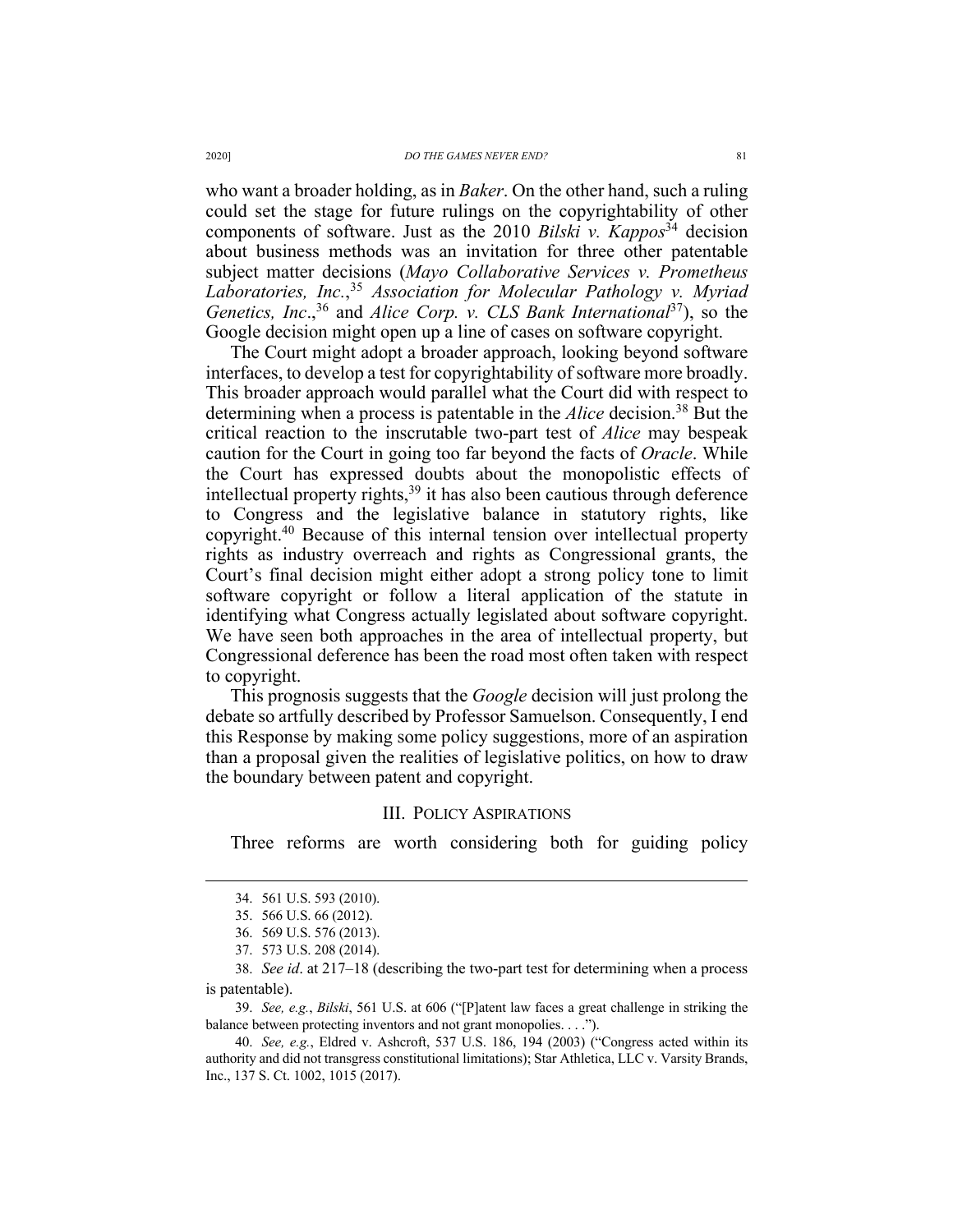development and for honing our understanding of the boundary problem. The reforms for consideration are: (1) disclaimer practice for election; (2) legislation for structuring judicial discretion; and (3) increased scrutiny by administrative agencies.

### A. *Disclaimer Practice as Election*

One way to enforce a boundary between copyright and patent is to introduce disclaimer practice into the acquisition of property rights. Since copyright attaches when an original work is fixed, a disclaimer would be included in the registration, a requirement for bringing a copyright infringement suit under United States law.<sup>41</sup> The limitation of this proposal is that non-U.S. jurisdictions do not have a registration requirement.42 But these jurisdictions also do not suffer from the blurring of the mutual exclusivity doctrine as described by Professor Samuelson.<sup>43</sup>

The disclaimer would involve a statement in the copyright registration that copyright ownership does not extend to any matter that could be or is protected by patent. Additional language disclaiming any functional subject matter could also be added. Patent law might also extend its disclaimer practice to exclude copyright or trademark subject matter. But arguably, patent doctrines such as exclusions for written matter may already exclude copyright matter from patent protection.<sup>44</sup>

Such disclaimer practice would introduce an express requirement of election between patent and copyright. Election existed within intellectual property protection for design until 1995 when the Copyright Office seemingly followed the Patent Office in allowing for overlap.<sup>45</sup> This shift represents a change in administrative practice rather than an amendment to the Copyright Act or the Patent Act. What changed was not the underlying statutes but the interpretation of the statutes. Therefore, shifting back to a regime of election would not conflict with legislation or the Constitution.

However, copyright and patent practitioners, as well as their clients, might object. Professor Samuelson's article provides compelling responses in policy and historical practice for addressing such objections.

<sup>41.</sup> *See* 17 U.S.C. § 411(a) (2020).

<sup>42.</sup> *See* Michael W. Carroll, *A Realist Approach to Copyright Law's Formalities*, 28 BERKELEY TECH. L.J. 1511, 1511 n.1 (2013).

<sup>43.</sup> How the mutual exclusivity rule fares outside the United States would be a useful research topic. Early discussions of the European Union Software Directive point to functionality limitations on software copyright. *See* Anthony R. G. Nolan, *Brave New World? Copyright Protection of Computer Programs in Germany and France in Light of the European Community Software Directive*, 39 J. COPYRIGHT SOC'Y U.S.A. 121, 127 (1991).

<sup>44.</sup> *See* Kevin Emerson Collins, *Propertizing Thought*, 60 SMU L. REV. 317, 351 (2007).

<sup>45.</sup> *See* Registrability of Pictorial, Graphic, or Sculptural Works Where a Design Patent Has Issued, 60 Fed. Reg. 15,605 (Apr. 24, 1995) (thanks to the ipprof listserv for group sourcing this citation, copy of which lies sheltered now in my blockaded law school office).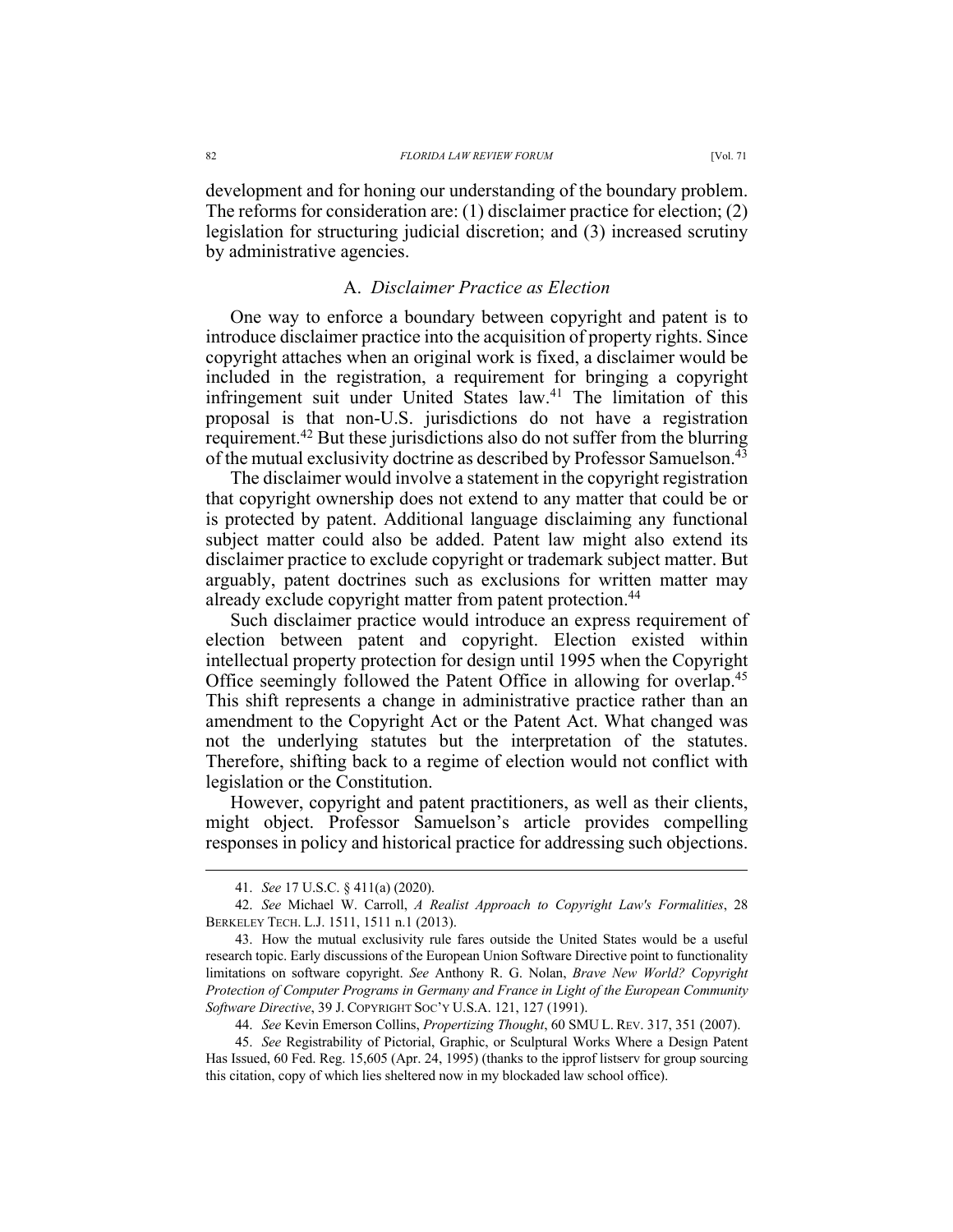Furthermore, my empirical work on design protection suggests that firms are already electing between patent and copyright, reflecting either specialization among intellectual property counsel or other doctrinal differences between patent and copyright, such as defenses and remedies.46

Even if the Supreme Court overrules the Federal Circuit in the Google-Oracle dispute, disclaimer-based election is still worth considering. The Supreme Court's ruling will likely be narrow and Delphic, judging from experience. Introducing the proposed disclaimer practice would buttress the mutual exclusivity rule, not only reflecting what appears to be actual choices by seekers of intellectual property, but also restoring a longstanding understanding disturbed by the Federal Circuit ruling.

### B. *Structuring Judicial Decision Making*

The Supreme Court decision in *Google* may inspire Congress to amend the Copyright Act with language excluding patentable subject matter and other functional matter from copyright protection. While § 102(b) already provides such language, clarifying language could structure judicial discretion and offer predictability to actors in the software industry. What the suggested language might say depends in part on what the Court decides and the rationale for its decision. But additions to the items in  $\S 102(b)$  might be warranted to address questions about software. One possibility is to introduce language expressly implementing the mutual exclusivity rule or authorizing the disclaimer practice described in the previous subsection.

Needless to say, dysfunctions in Congress as well as in the Library of Congress may make legislative amendments unlikely.<sup>47</sup> With respect to patentable subject matter, there has been some success in drafting bipartisan legislation, but no success in enacting suitable amendments. Nonetheless, Congress will continue the debate and may have spillovers to judicial recognition of the problem arising from patent-copyright overlap. Judicial education may expand to include issues of functionality and copyright. To the extent possible, Congress can perhaps provide some leadership in clarifying the law however the Court might decide.

### C. *Administrative Scrutiny*

The disclaimer proposal requires some adjustments in the Copyright Office. But even more work would be desirable in developing rules for how the Copyright Office should review registrations for software and

<sup>46.</sup> *See* GHOSH, *supra* note 25, at 30–31.

<sup>47.</sup> *See* CHRISTOPHER S. REED, THE UNREALIZED PROMISE OF THE NEXT GREAT COPYRIGHT ACT: U.S. COPYRIGHT POLICY FOR THE 21ST CENTURY 235-36 (2019).